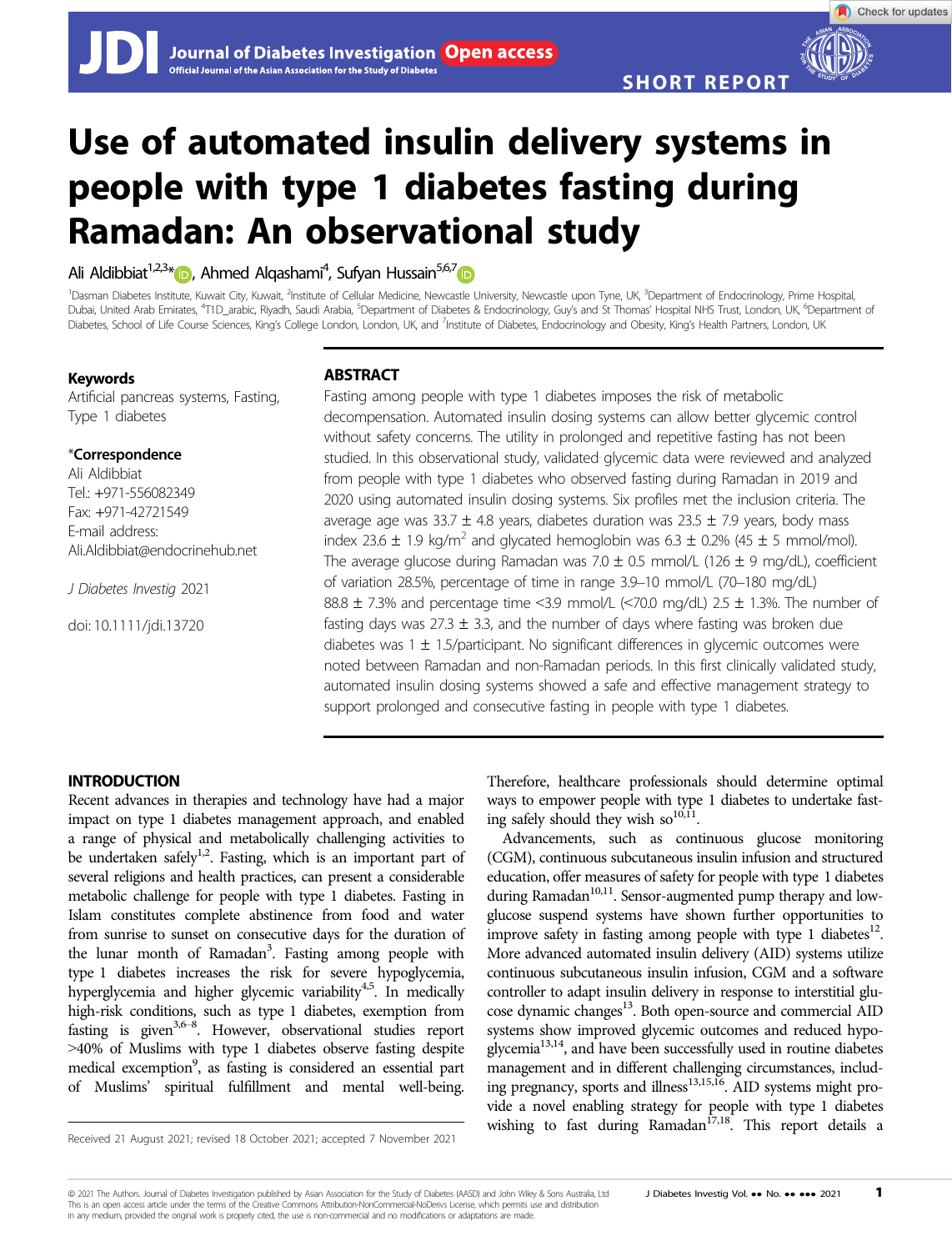retrospective observational study of adults with type 1 diabetes fasting during Ramadan with the support of AID systems.

#### **METHODS**

Adults with established type 1 diabetes who observed fasting in Ramadan 2019 and 2020 using AID systems (commercial or open-source) were invited to participate in this project through a social media platform regardless of geographic location. The study was carried out in a real-world setting with no impact on routine clinical care. The study received ethical approval from the King's College London ethics committee (MRA-19/20- 18831), and was carried out in accordance with the ethical principles in the Declaration of Helsinki 2013. Participants provided information about their demographics, duration of diabetes and diabetes treatment. The most recent clinical glycated hemoglobin (HbA1c) level (Diabetes Control and Complications Trial-aligned) before Ramadan was obtained, in addition to reports on any adverse events during the study. An active analysis method was used to obtain qualitative data on participants' experience from posts, comments and reactions on a shared messaging group involving study participants.

Glycemic data were obtained and validated by the authors from the Dexcom Clarity®, Nightscout or Diasend® platforms. Individually reported data, including glucose-related events, number of fasted days and fast-breaking events, were clinically validated. Glucose data were compared for each participant for the period of Ramadan and the 1 month preceding and after Ramadan. CGM-captured hypoglycemia was considered as one episode when glucose fell to <3.9 mmol/L (70 mg/dL) for at least 15 consecutive minutes. Estimated HbA1c was calculated using a minimum of 14 days of CGM data employing the Nathan et al. formula<sup>19</sup>. Percentages of time in range (TIR) 3.9–10 mmol/L (70–180 mg/dL), time below range (TBR) 3.9 mmol/L (70 mg/dL) and 3.0 mmol/L (54 mg/dL), and time above range (TAR) 10.0 mmol/L (180 mg/dL) and 13.9 mmol/ L (250 mg/dL), were calculated as averages of all individual mean percentages for each range for the respective period. Glucose variability was estimated by the calculation of the coefficient of variation of CGM readings. Data are presented as the mean  $\pm$  standard deviation, unless stated otherwise. Additional analysis was carried out on one profile where complete glucose, insulin and carbohydrate data for the month of Ramadan and another month outside of Ramadan were available. Data analyses were carried out using RStudio (version 1.3.959; RStudio, Boston, MA, USA) and GraphPad (GraphPad, San Diego, CA, USA), with two-sample Student's t-test used for analyses of parametric continuous variables.

#### RESULTS

Six profiles were included with a total of 164 fasted days (3,936 h) using AID systems. Participant demographics and AID setups are summarized in Table 1. Three profiles were from the UK (fasting ~16–17 h/day) and three from Saudi Arabia (fasting ~15 h/day). All participants had excellent glycemic levels before Ramadan with HbA1c  $6.3 \pm 0.2\%$  $(45 \pm 3 \text{ mmol/mol})$  and optimal TIR (Figure 1). Participants fasted an average of  $27.3 \pm 3.3$  days, with 50% completing the whole month. Fasting was broken due to diabetes-related events for two participants with a total of 6 days. During Ramadan, TIR, TBR and TAR were all within international recommended targets<sup>20</sup>, and glucose variability was excellent (coefficient of variation 28.5  $\pm$  4.9%; Table 2; Figure 1). There was no significant difference between all these ranges during Ramadan in comparison with the months outside Ramadan (Table 2). Hypoglycemic episodes were minimal during Ramadan  $(0.8 \pm 0.3 \text{ episodes/day})$  and did not differ statistically when compared with the months outside Ramadan. No episodes of severe hypoglycemia, diabetic ketoacidosis or hospitalization were reported during the study.

The additional subanalysis on the complete dataset from one profile (CamAPS FX) showed no difference in total daily insulin during Ramadan compared with outside Ramadan  $(34 \pm 5.2 \text{ unit/day vs } 35.2 \pm 6.4 \text{ unit/day respectively, } P = 0.44;$ Figure 2); however, bolus insulin was significantly lower during Ramadan (18.8  $\pm$  2.6 units vs 20.2  $\pm$  4.0,  $P = 0.009$ ). Although carbohydrate intake during Ramadan was lower than outside Ramadan (193 ± 43 g vs 249 ± 36,  $P < 0.001$ ), the insulin-tocarbohydrates ratio was significantly higher during Ramadan compared to outside Ramadan (1:11 vs 1:13 [insulin unit : grams carbohydrates],  $P = 0.017$ ), indicating a relative insulin resistance during Ramadan.

In the qualitative data analysis, participants expressed "enablement" by AID systems to undertake fasting safely with less disruption to daily activities. Peer support through the shared messaging group provided confidence, comfort and a cumulative learning experience for study participants.

#### **DISCUSSION**

In the present study, we detailed the use of current AID systems in consecutive fasting for a month in well-managed and highly motivated people with type 1 diabetes who were able to maintain exceptional glycemia without safety concerns. Contrary to previous concerns<sup>5</sup>, overall hypoglycemic events in the study were minimal. This is in keeping with a previous observation using a first-generation commercial AID system (Medtronic-670G), where no change in TIR during Ramadan was reported<sup>18</sup>. However, in the present study, the glycemic measures achieved and maintained were superior (TIR 88 vs  $72\%$ <sup>18</sup>) in keeping with data showing improved efficacy with more advanced AID systems<sup>21</sup>.

The insights gained from the additional analysis showed a higher insulin-to-carbohydrates ratio. This is in keeping with a non-clinically validated, self-reported perspective on opensource system use during Ramadan where increased insulin requirements at iftar time was noted<sup>3</sup>. The higher insulin-tocarbohydrates ratio in the evening might have several contributing factors. Similar to exercise and hypoglycemia<sup>22</sup>, fasting elicits a complex adaptive metabolic and counter-regulatory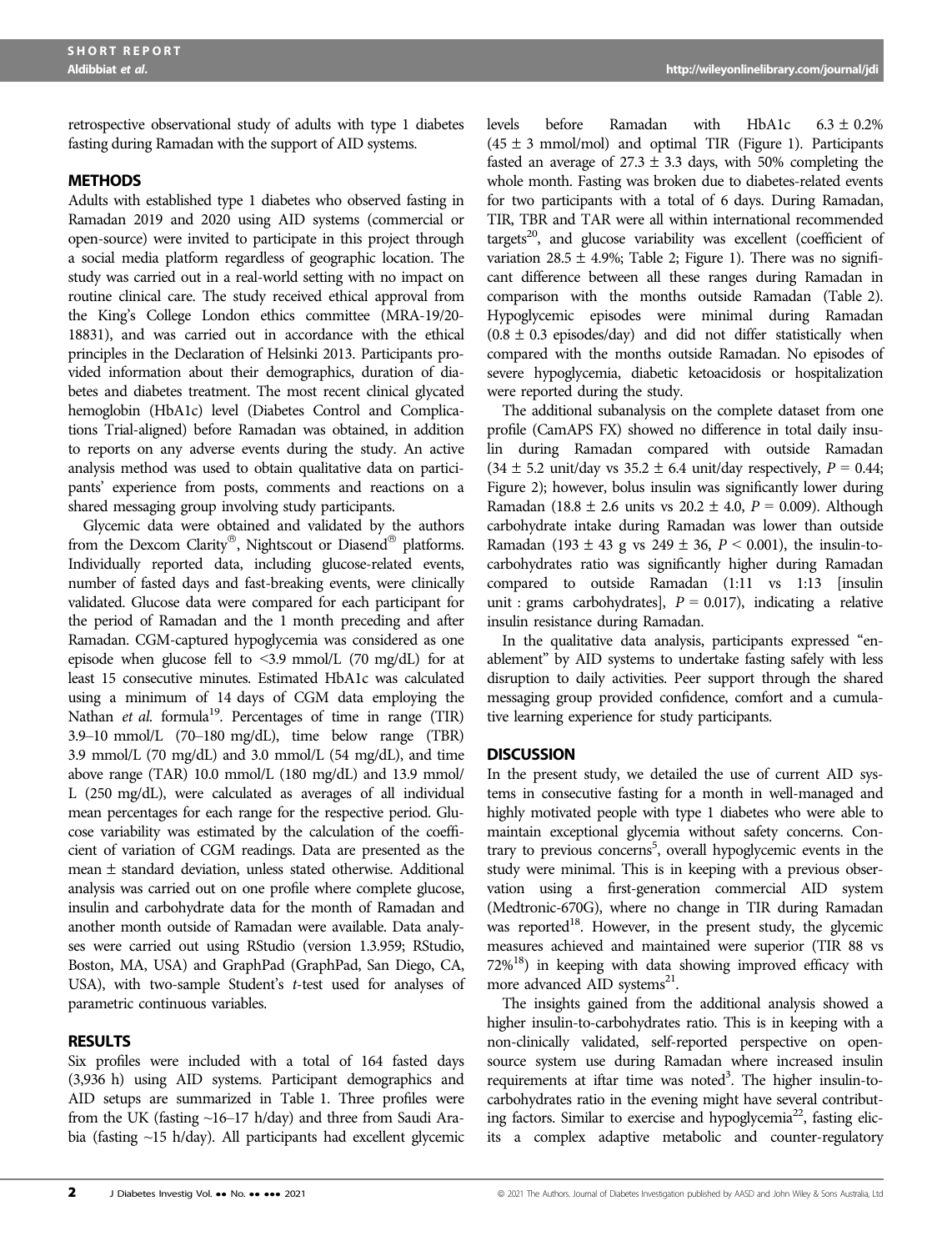|                                                 | Clinical variables (mean $\pm$ SD)                                   |
|-------------------------------------------------|----------------------------------------------------------------------|
| Age (years)                                     | $33.6 \pm 4.8$                                                       |
| Duration of type 1 diabetes mellitus (years)    | $23.5 \pm 7.9$                                                       |
| Sex (female)                                    | 16.7%                                                                |
| BMI ( $kg/m2$ )                                 | $23.6 \pm 1.9$                                                       |
| $HbA1c$ $(%)$                                   | $6.3 \pm 0.2$                                                        |
|                                                 | AID and CGM setup                                                    |
| Insulin used                                    | Fiasp 50%, NovoRapid 50%                                             |
| AID system                                      | Loop 50% (3), AAPS 33.3% (2), CamAPS FX 16.7% (1)                    |
| CGM modality                                    | Dexcom G6 50% (3), G5 33.3% (2), Libre (+Bluetooth bridge) 16.7% (1) |
|                                                 | Ramadan fasting outcomes                                             |
| No. days fasting completed <sup>†</sup>         | $27.3 \pm 3.3$                                                       |
| No. days fasting was broken due to diabetes $‡$ | ±1.5                                                                 |

Table 1 | Participants' baseline data, automated insulin delivery and continuous glucose monitoring setups, and Ramadan fasting outcomes

† Days fasting completed are days when participants abstained from food or drink from sunrise to sunset safely during Ramadan. ‡ Days fasting was broken due to diabetes are days when participants started fasting from sunrise, but terminated their fasting due to a diabetes-related event; for example, hypoglycemia. AID, automated insulin delivery; BMI, body mass index; CGM, continuous glucose monitoring; HbA1c, glycated hemoglobin 1C.



Figure 1 | Time in range before Ramadan (blue), during Ramadan (green) and after Ramadan (purple). Data presented as the mean ± standard deviation,  $n = 5$ .

|          | Table 2   Glucose data analysis before, during and after Ramadan for profiles using automated insulin delivery systems in people with type 1 |  |  |  |  |  |  |  |
|----------|----------------------------------------------------------------------------------------------------------------------------------------------|--|--|--|--|--|--|--|
| diabetes |                                                                                                                                              |  |  |  |  |  |  |  |

| Glycemic outcomes                  | Before Ramadan  | During Ramadan | After Ramadan  | $P$ -value |
|------------------------------------|-----------------|----------------|----------------|------------|
| Glucose (mmol/L)                   | $7.26 \pm 1.2$  | $7.03 \pm 0.5$ | $6.8 \pm 0.6$  | 0.5        |
| $COV$ (%)                          | $30.3 \pm 4.4$  | $28.5 \pm 4.9$ | $29.8 \pm 3.1$ | 0.6        |
| eA1C %                             | $6.2 \pm 0.7$   | $6.1 \pm 0.3$  | $6.0 \pm 0.4$  | 0.6        |
| No. hypos/day                      | $1.3 \pm 0.6$   | $0.8 \pm 0.3$  | $1.7 \pm 1.0$  | 0.1        |
| % Time >13.9 mmol/L (<250 mg/dL)   | $2.3 \pm 4.0$   | $1.1 \pm 2.0$  | $1 \pm 1.3$    | 0.9        |
| % Time >10.0 mmol/L (>180 mg/dL)   | $12.4 \pm 13.5$ | $8.6 \pm 6.9$  | $7.8 \pm 8.9$  | 0.8        |
| % TIR 3.9-10 mmol/L (70-180 mg/dL) | $83.8 \pm 11.7$ | $88.8 \pm 7.3$ | $87.6 \pm 5.1$ | 0.8        |
| % Time <3.9 mmol/L (<70 mg/dL)     | $3.6 \pm 1.9$   | $2.5 \pm 1.3$  | $4.4 \pm 2.5$  | 0.1        |
| % Time <3.0 mmol/L (<54 mg/dL)     | $0.6 \pm 0.4$   | $0.5 \pm 0.4$  | $1 \pm 0.9$    | 0.2        |

CoV, coefficient of variation; eA1C, estimated A1C; hypos, hypoglycemia; TIR, time in range.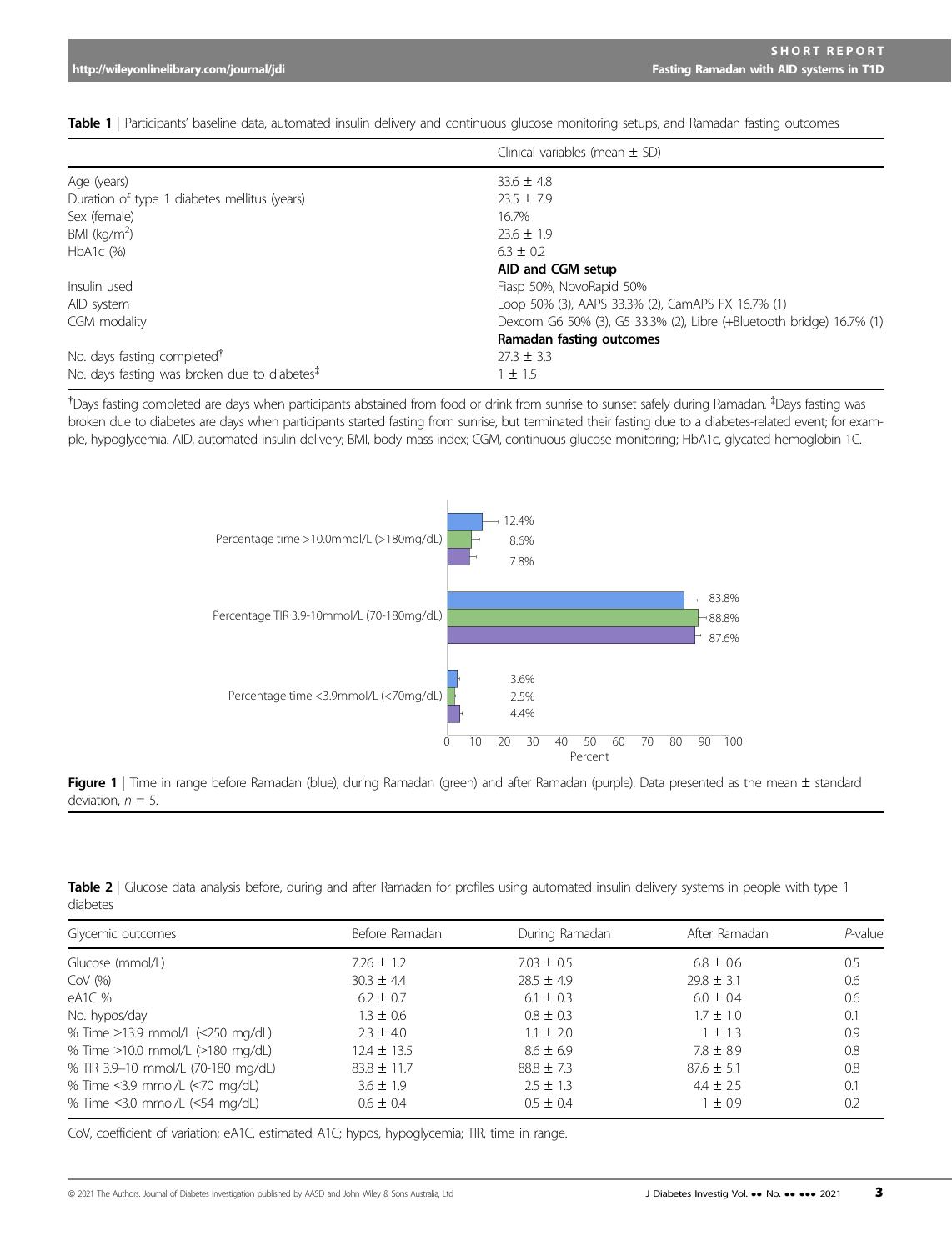

Figure 2 | Insulin profiles from one participant who used CamAPS FX during Ramadan (blue lines) and outside Ramadan (orange lines). Data presented as the mean  $\pm$  standard deviation ( $n = 27$ ).

response to maintain glucose and energy homeostasis. A rise in glucagon and generation of ketone is noted during prolonged fasts<sup>23</sup>. Furthermore, cortisol levels are increased in the iftar period, as well during Ramadan fasting, whereas background insulin requirement is the lowest with less insulin onboard at this time<sup> $\overline{24}$ </sup>. Prolonged periods of food abstinence might improve insulin sensitivity<sup>25,26</sup>; however, the aforementioned physiological responses to fasting lead to lipid oxidation, reduction in insulin-stimulated glucose uptake and the development of reversible insulin resistance at iftar time. Furthermore, lower exercise and activity levels during Ramadan, especially when meals are typically eaten, might be an added contributor.

As open-source AID systems use as a treatment option is unregulated, their safe and effective use in fasting adds to the growing literature on them and provides further reassurance for their use in keeping with recent reports $14,27,28$ . This experience provides newer insights about how AID systems can support people with type 1 diabetes undergo considerable physiological challenges, such as fasting, and can aid healthcare professionals when counseling individuals planning on fasting with open-source AID systems.

It is important to note that the presented data are limited to the well-managed cohort included in this report. Furthermore, the heterogeneity of AID setups among study participants makes generalization of the results difficult. Randomized controlled trials of AID systems during Ramadan will help provide objective insights into the potential and wider utility of this approach. Larger case series or registries will help expand these real-world observations, and provide deeper understanding and guidance related to insulin dosing during fasting for people with type 1 diabetes, and the impact on diabetes and quality of life.

## ACKNOWLEDGMENTS

The authors thank the clinical teams and participants of the study. Particular thanks to Dr Charlotte Boughton (University of Cambridge, UK) for help with insulin data analysis.

The author(s) received no financial support for the research, authorship and/or publication of this article.

#### **DISCLOSURE**

The authors declare no conflict of interest.

Approval of the research protocol: Date 3 May 2020, no. MRA-19/20-18831.

Informed consent: All participants gave informed consent. Approval date of registry and the registration no of the study/ trial: N/A.

Animal studies: N/A.

#### **REFERENCES**

- 1. Beck RW, Bergenstal RM, Riddlesworth TD, et al. Validation of time in range as an outcome measure for diabetes clinical trials. Diabetes Care 2019; 42: 400–405. [https://doi.](https://doi.org/10.2337/dc18-1444) [org/10.2337/dc18-1444](https://doi.org/10.2337/dc18-1444)
- 2. Scott SN, Fontana FY, Cocks M, et al. Post-exercise recovery for the endurance athlete with type 1 diabetes: a consensus statement. Lancet Diabetes Endocrinol 2021; 9: 304–317. [https://doi.org/10.1016/S2213-8587\(21\)00054-1](https://doi.org/10.1016/S2213-8587(21)00054-1)
- 3. Ahmed SH, Chowdhury TA, Hussain S, et al. Ramadan and diabetes: a narrative review and practice update. Diabetes Ther 2020; 11: 2477–2520. [https://doi.org/10.1007/s13300-](https://doi.org/10.1007/s13300-020-00886-y) [020-00886-y](https://doi.org/10.1007/s13300-020-00886-y)
- 4. Al-Arouj M, Bouguerra R, Buse J, et al. Recommendations for management of diabetes during Ramadan. Diabetes Care 2005; 28: 2305–2311. [https://doi.org/10.2337/diacare.28.9.](https://doi.org/10.2337/diacare.28.9.2305) [2305](https://doi.org/10.2337/diacare.28.9.2305).
- 5. Kaplan W, Afandi B. Blood glucose fluctuation during Ramadan fasting in adolescents with type 1 diabetes: findings of continuous glucose monitoring. Diabetes Care 2015; 38: e162–e163.<https://doi.org/10.2337/dc15-1108>
- 6. Al-Arouj M, Ben-Nakhi A, Hasasanein M. Risk Stratification of Individuals with Diabetes before Ramadan. 2016. Available from: [http://www.idf.org/sites/default/files/IDF-DAR-Practical-](http://www.idf.org/sites/default/files/IDF%2010DAR%2010Practical%2010Guidelines%2010Final%2010Low.pdf%5Cnwww.idf.org/guidelines/diabetes%2010in%2010ramadan%5Cnwww.daralliance.org)